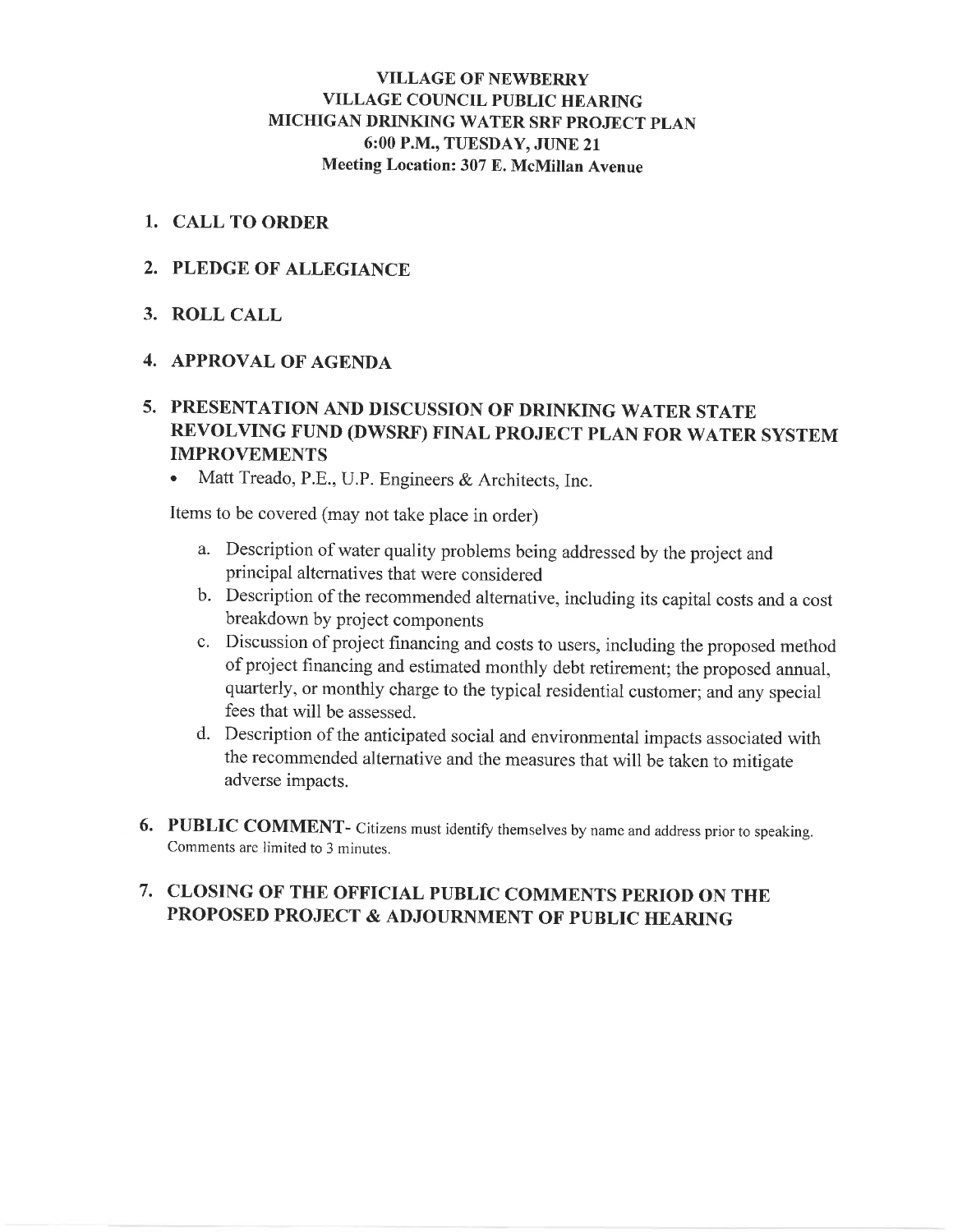### **VILLAGE OF NEWBERRY PUBLIC HEARING** Michigan Drinking Water SRF Project Plan Water System Improvements 6:00 P.M., TUESDAY, June 21, 2022 **Village of Newberry Council Chambers** 307 E. McMillan Avenue, Newberry, Michigan

PLEASE TAKE NOTICE that the Village Council for the Village of Newberry will hold a public hearing on the proposed Water System Improvements SRF Project Plan for the purpose of receiving comments from interested persons.

The hearing will be held Tuesday, June 21, at 6:00 p.m. (or as soon thereafter as possible) at the Village of Newberry, 307 E. McMillan Ave, Newberry, MI.

The purpose of the proposed project is upgrades, repairs, rehabilitation, and replacement of the water system including actions needed for state and federal compliance. This includes removal and replacement of lead and galvanized water services encountered during future USDA-RD improvement projects.

Project construction will involve the removal and replacement of lead or galvanized water services encountered during the proposed USDA RD Water Main Removal and Replacement Project.

Impacts of the proposed project include improved water system quality and compliance with state and federal mandates.

The total proposed project cost is estimated at \$2,675,260.00. The estimated cost to users for the proposed project is estimated at a \$10 increase in water REU flat rate per month per user.

Copies of the plan detailing the proposed project are available for inspection at the following locations: Physical copy: Village of Newberry Office, 302 E. McMillan Avenue, Newberry, MI 49868 during regular business hours, Monday-Friday, 8:00a.m. to Noon and 1:00p.m. to 4:30p.m. or UP Engineers & Architects, Inc located at 424 S Pine Street, Ishpeming, MI 49849. Electronic copy: Village of Newberry website: www.villageofnewberry.com.

The Village Council welcomes comments regarding this topic. Any written comments received before the hearing record is closed, Tuesday, June 21, 2022, will receive responses in the final project plan. Written comments should be sent to: Allison Watkins, Village of Newberry, 302 E. McMillan Avenue, Newberry, MI 49868 or emailed to awatkins@newberrymi.gov.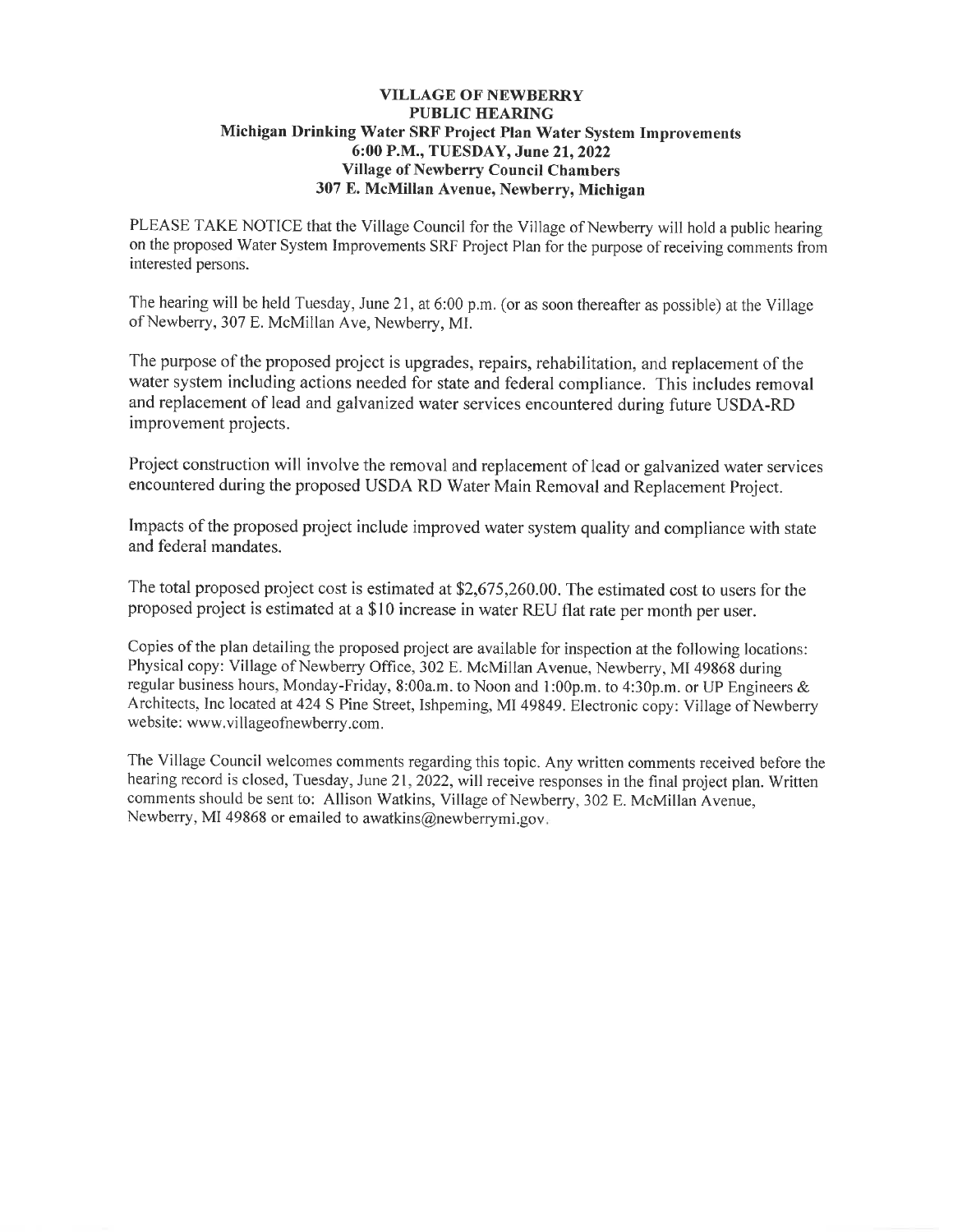

**GRETCHEN WHITMER GOVERNOR** 

**STATE OF MICHIGAN DEPARTMENT OF** ENVIRONMENT, GREAT LAKES, AND ENERGY

MAROUETTE DISTRICT OFFICE



TO: **Upper Peninsula Community Water Systems** 

Tom Flaminio, P.E., District Supervisor 7 am Flamini **FROM:** 

DATE: June 6, 2022

**SUBJECT:** EGLE COVID/Federal Infrastructure Grant Funding

As you are aware, EGLE has received significant federal money from COVID relief the American Rescue Plan Act. (ARPA) and the Infrastructure Investment and Jobs Act (IIJA). EGLE Drinking Water received \$1.1 billion. Attached is a fact sheet summarizing the funding. The funds will be distributed through the Drinking Water Revolving Fund (DWRF) program since it has the administration in-place to distribute grants.

The DWRF Intent to Apply Form (ITA) will be used to access this new funding, which will be provided as loans, loan forgiveness, or grants. If you submitted an ITA by January 31, 2022, for 2023 DWRF projects, this ITA also serves as an application form for the new federal funding, provided you are completing the required steps in the DWRF process (such as completing a Project Plan). Projects for 2023 using ARPA/IIJA funds will be selected in October 2022 based on the existing ITAs, though some projects may be selected in July 2022.

The ITA application deadline for 2024 DWRF projects and 2024 ARPA/IIJA funded projects is November 1, 2022. If you did not submit an ITA in January 2022 or did but did not proceed with it, then you have until November 1, 2022, to submit one. If you need more information, please contact your EGLE District Engineer:

- Amy Douville, 906-236-4277, DouvilleA1@Michigan.gov, District 82, Eastern  $U.P.$
- Mike Westra, 906-869-8823, WestraM@Michigan.gov, District 81, Western U.P.  $\bullet$
- Natalie Kentner, 906-202-4378, KentnerN@Michigan.gov, District 83, small  $\bullet$ Type I water systems (apartment complexes, mobile home parks).

Thank you.

TF:cw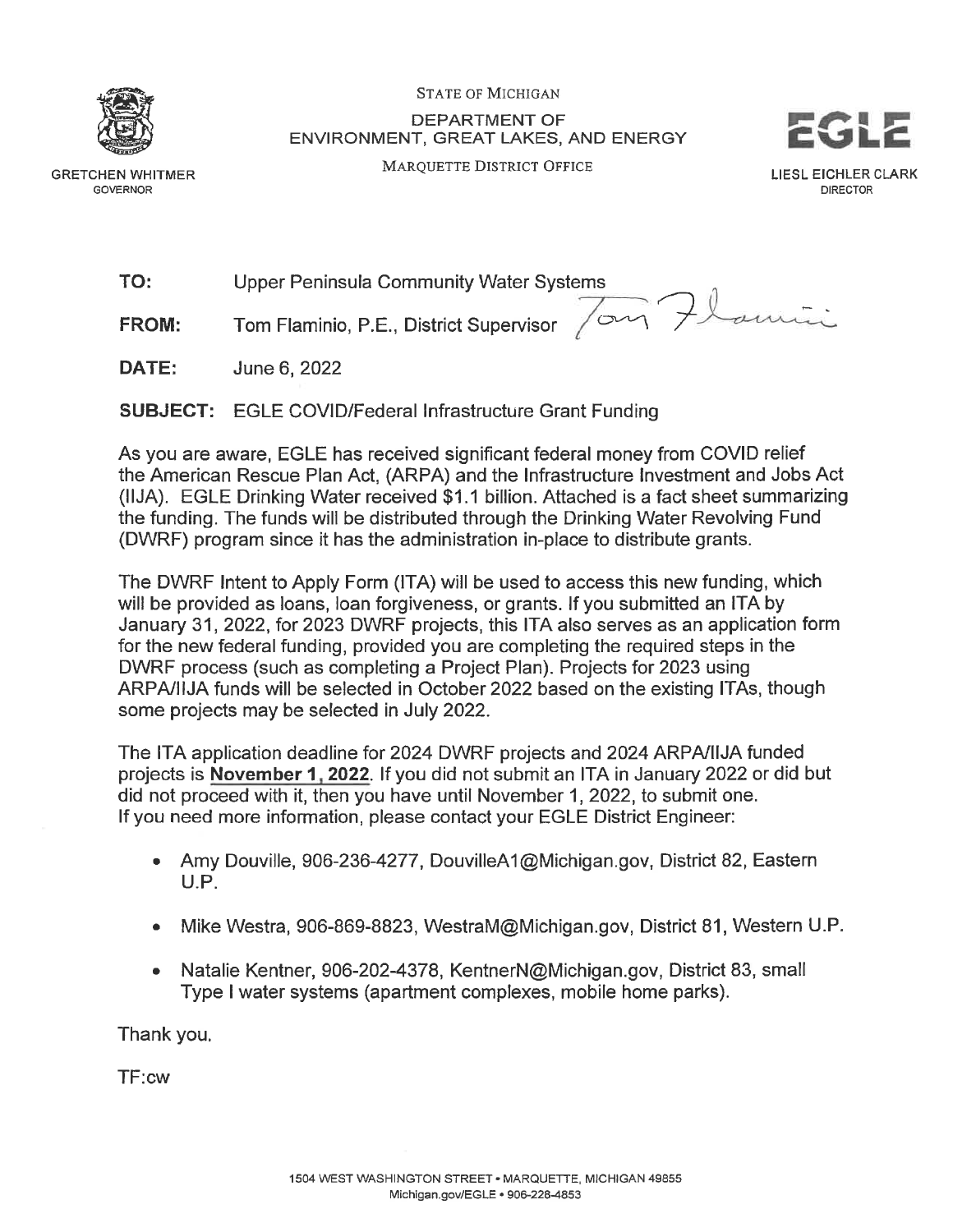#### MICHIGAN DEPARTMENT OF ENVIRONMENT, GREAT LAKES, AND ENERGY

Federal Funds

Local Bonds & Rate Increases

**Private Financing** 

Programs

# CLOSING THE GAP

How do we close the infrastructure gap? The key is partnerships at multiple levels. The State Revolving Fund plays an important role, but it isn't intended to be the only option. Federal programs, including those provided by the United States Department of Agriculture Rural Development or portions of the new federal infrastructure funds, can provide assistance. Additionally, local units of government can bond or move forward with private financing though user fees to support the needs of the community.

# STATE REVOLVING FUND OVERVIEW

Michigan has two State Revolving Funds: Drinking Water and Clean Water. Both require a 20% state match component. The Drinking Water Fund receives \$25-\$30 million annually in federal funds, and the program can support up to \$200 million in projects. The Clean Water Fund receives \$65-\$70 million annually, and the program can support up to \$800 million in projects annually. Loans provide some principal forgiveness options, and the selection process between the funds is similar.



# TOTAL FINANCING PROVIDED

More than \$7 billion has been allocated since 1988 for 1,100 projects under the Revolving Funds, an average of \$205 million spread among 32 projects per year.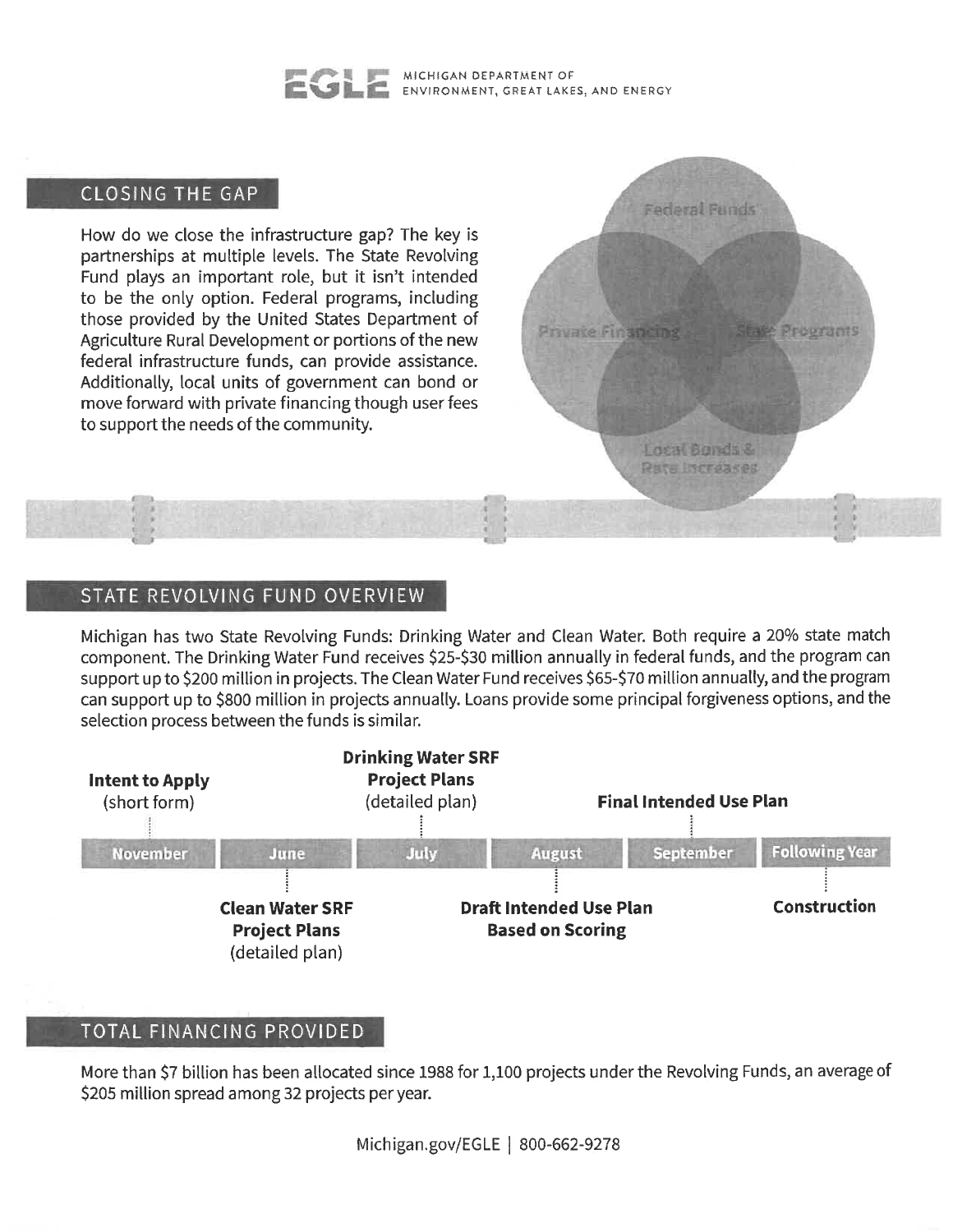

# DRINKING WATER STATE REVOLVING FUND

## \$1.5 billion and 345 projects financed since 1998

- Intake Structures
- **Pumping Stations**
- Storage Tanks
- Treatment Plants
- Distribution System Improvements (main pipelines from plant to service lines)
- Water Service Lines (replacement of lead and galvanized lines leading to homes)
- Municipal Wells

# CLEAN WATER STATE REVOLVING FUND\*

### \$5.4 billion and 642 projects financed since 1988

- Elimination of Combined Sewer Overflows  $\bullet$  .
- Wastewater Treatment Systems
- **Collection Systems**
- Major Sewer Rehabilitation
- **Pump Stations**
- **Nonpoint Source Projects**
- **Stormwater Treatment**

# MI CLEAN WATER

# \$191.4 million and 195 projects funded since 2021

- Asset Management (awarded \$31.4 million for 94 projects)
- Consolidation and Contamination Risk Reduction (awarded \$20.9 million for 9 projects)
- Affordability and Planning (awarded \$1.9 million for 27 projects)
- · Drinking Water Infrastructure (awarded \$35 million for 28 projects)
- Lead Service Line Replacements (awarded \$102.2 million for 37 projects)

\*In addition, 597 projects totaling \$405.2 million were funded through the Stormwater, Asset Management, and Wastewater (SAW) program in support of clean water efforts.



Requested amount is 13 times more than average projects financed in the past

> More than \$2.8 billion for 250 projects based on initial intent to apply submissions for 2023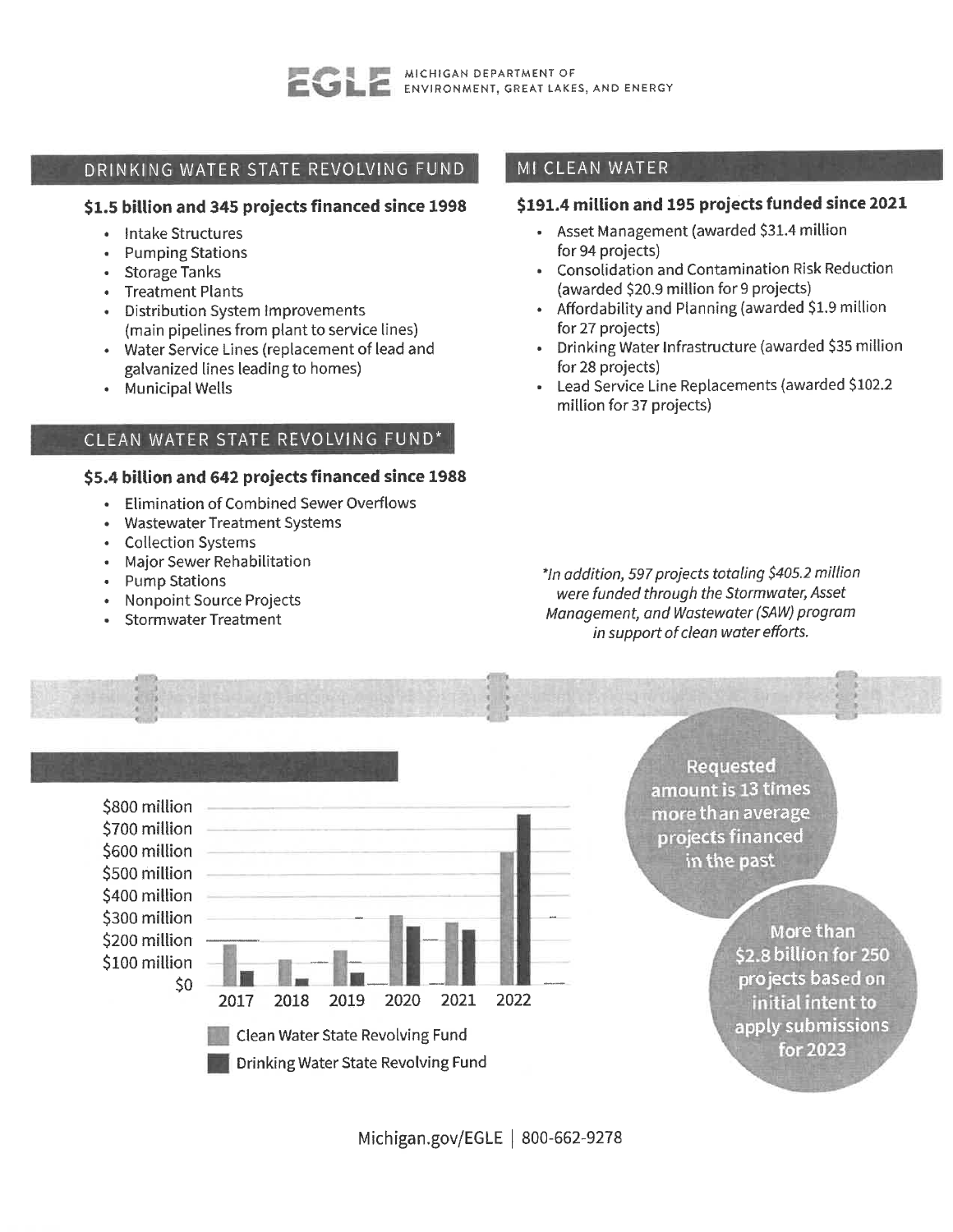

# IMPLEMENTATION OF PA 53 OF 2022 (SB 565)

Public Act 53, signed by Governor Gretchen Whitmer in April of 2022, seeks to reduce the financial burden to communities and address infrastructure needs to protect public health and the environment. Act 53 provides \$4.7 billion of infrastructure funding, including \$1.9 billion to be administered by EGLE. Funding is included from three separate funds: American Rescue Plan Act, Infrastructure Investment and Jobs Act, and General Fund. EGLE's implementation of Act 53 will focus on the following guiding principles:



**Prioritizing funding to** Decreasing the cost of **Addressing environmental** treating, collecting, and communities implementing and public health priorities distributing water asset management plans **Facilitating economic growth** 

**Prioritizing funding to** disadvantaged communities in communities while

fostering sustainability

and resiliency

**Supporting the** "dig once" philosophy

## Coordinating with federal, state, and local partners

# NEW FUNDING

# WILL

- Support needed projects
- Provide grant and loan funds with the majority being grants
- Build on the success of the SRF programs

# **WILL NOT**

- Fund 100% of Statewide water infrastructure needs
- Violate federal and state statute
- Decrease current water rates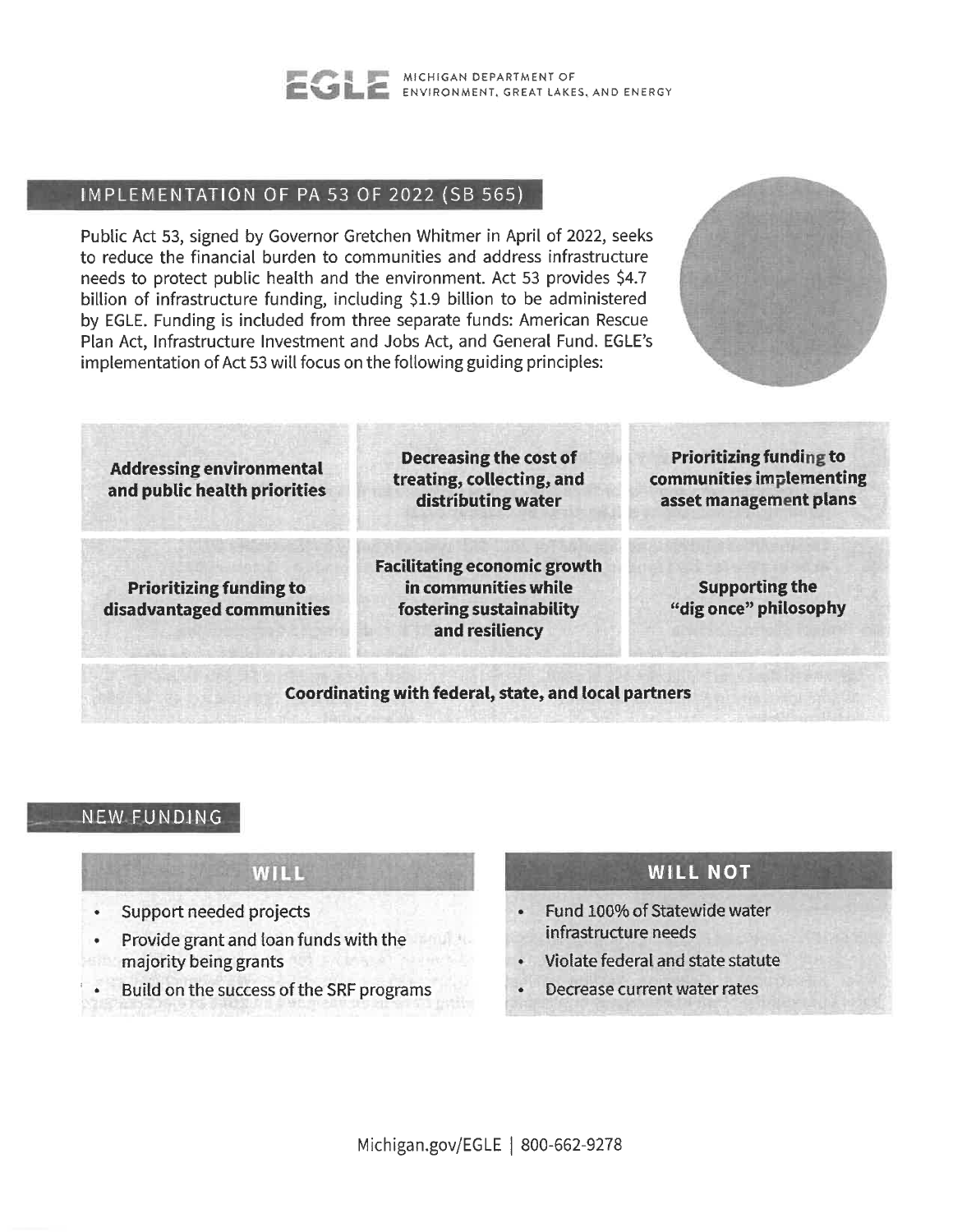

# WHAT FUNDS CAN COMMUNITIES APPLY FOR WITHIN PA 53?

# Infrastructure Investment and Jobs Act

- \$500 million loans and loan forgiveness
- Submit project plans in accordance with SRF process

# **American Rescue Plan Act**

- \$1 billion grant funding
	- \$600 million drinking water, \$400 million clean water
- Submit project plans in accordance with SRF process

## **FUNDING PROCESS**



**Earmark grants issued by July 2022** 

Communities who applied for 2023 SRF cycle are eligible for IIJA and ARP funding (funding determinations will be made by October 2022)

Communities who have not applied for 2023 SRF cycle can apply by November 2022 to be eligible for 2024 funding (funding determinations will be made by October 2023)

# **SRF Project Scoring Criteria**

Defined in statute, Part 54, Safe Drinking Water Assistance, of Public Act 451 of 1994, as amended, and in Administrative Rules for Clean Water

# **Calculation of Various Factors**

- Severity
- Disadvantaged
- Compliance
- **Type of Project**
- Population

# **SRF Disadvantaged Communities**

Defined in statute, Part 53, Clean Water Assistance, and Part 54, Safe Drinking Water Assistance, of Public Act 451 of 1994, as amended

## **Calculation of Various Factors**

- Median Household Income
- **Operation and Maintenance** Costs
- **System Debt**

# CONTACT INFORMATION

Visit EGLE's Grants and Financing webpage to learn about funding opportunities for your community: Grants and Financing (michigan.gov). For general information regarding funding opportunities, contact Water Infrastructure Financing Section staff at 5 17-284-5433 o re mail: EGLE-WIFS@michigan.gov. Note: Communities that have already applied for funding have been assigned an EGLE project manager and an engineer to assist them through the process.

Michigan.gov/EGLE | 800-662-9278

The Michigan Department of Environment, Great Lakes, and Energy does not discriminate on the basis of race, sex, religion, age, national origin, color, marital status, disability, political beliefs, height, weight, genetic information, or sexual orientation in the administration of any of its programs or activities, and prohibits intimidation and retaliation, as required by applicable laws and regulations.

To request this material in an alternative format, contact EGLE-Assist@Michigan.gov or call 800-662-9278.

05/2022

One intent to apply form triggers conversation for multiple sources of funding:

**State Revolving Fund Traditional** 

State Revolving Fund Infrastructure **Investment and Jobs Act** 

American Rescue Plan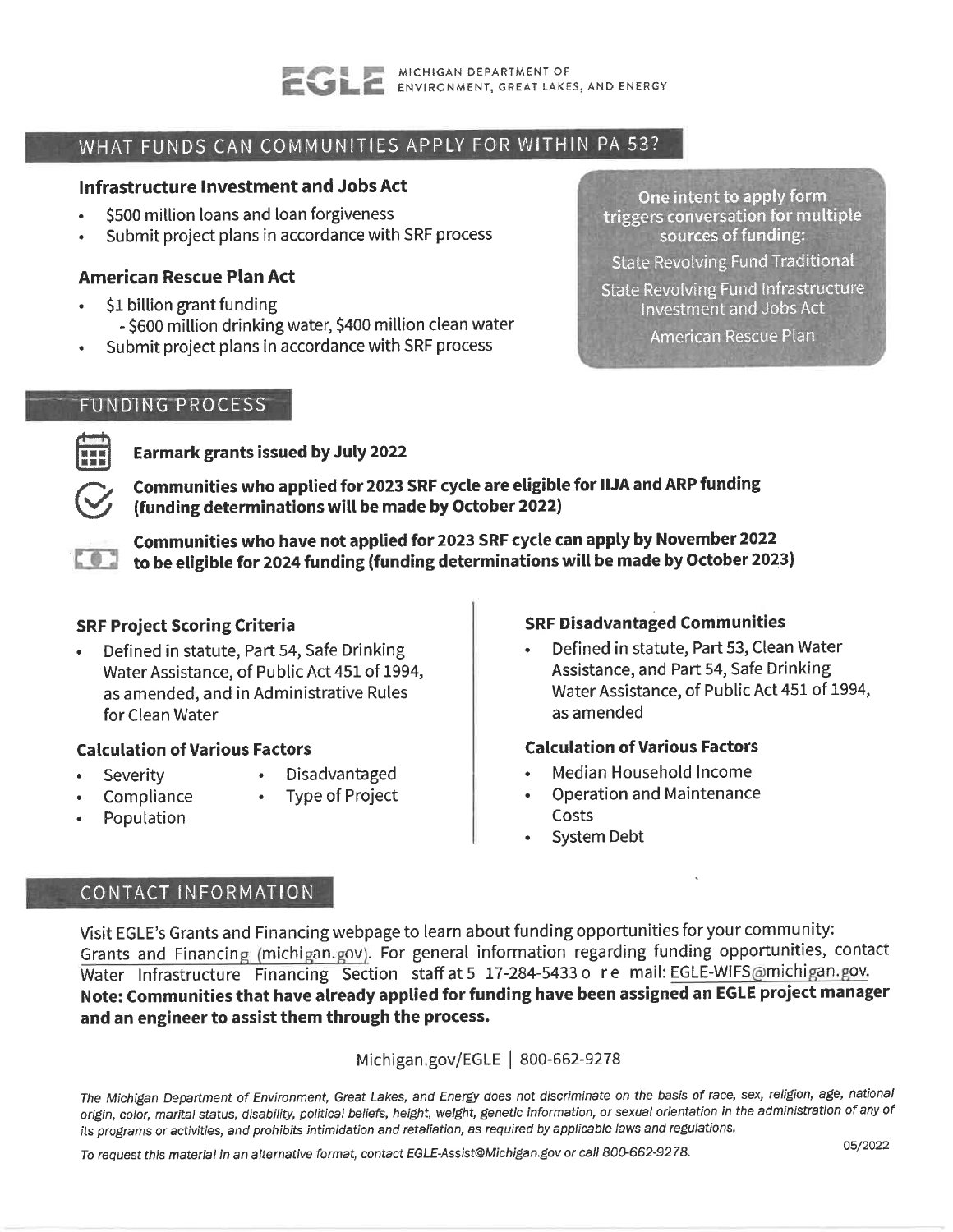# DRINKING WATER REVOLVING FUND

# PROJECT PLAN FOR WATER SERVICE REPLACEAMENT PROJECT

NEWBERRY, MICHIGAN

May, 2022

UP Engineers & Architects 424 South Pine Street Ishpeming, MI 49849 Project No: N24-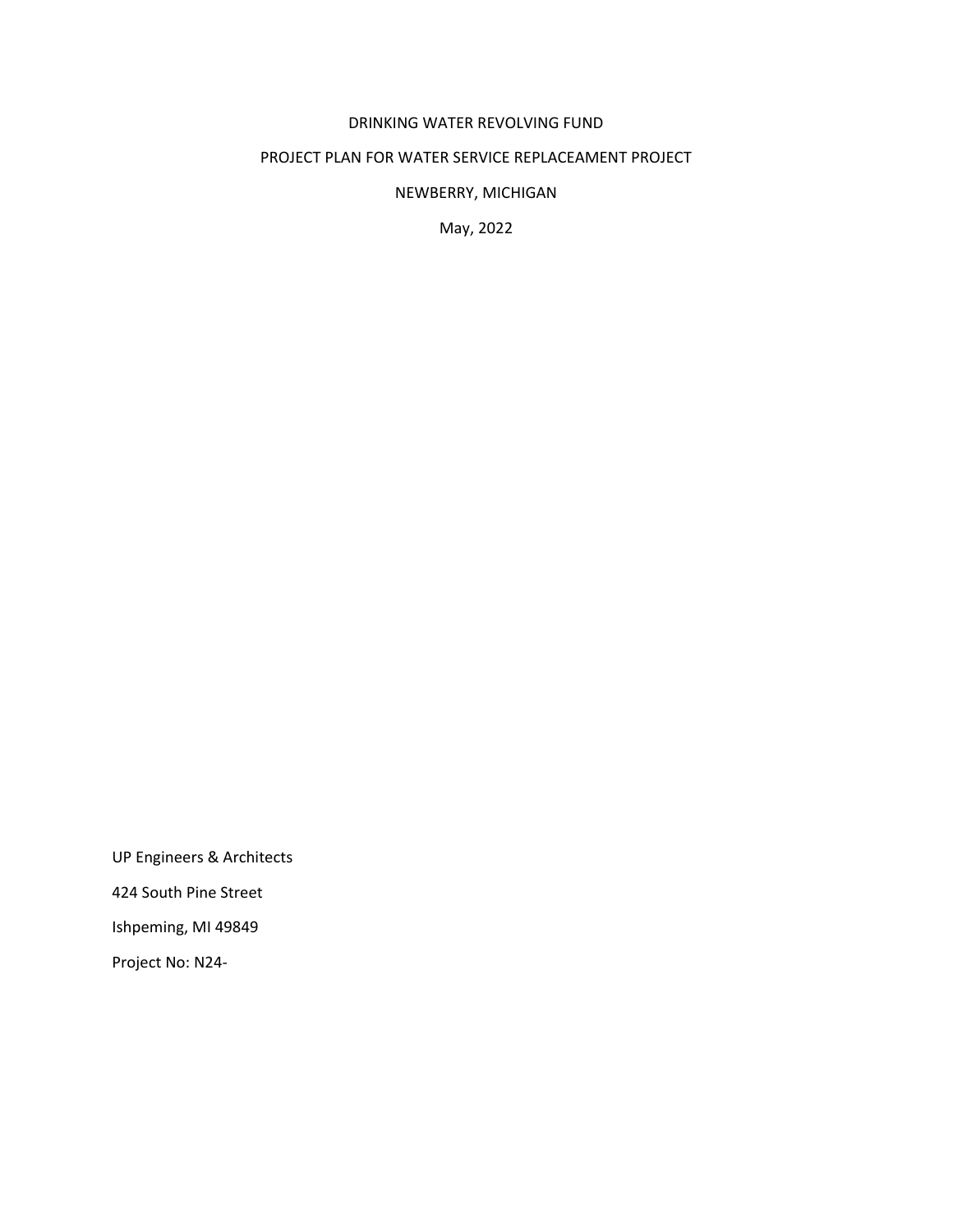## **PROJECT BACKGROUND**

### **Delineation of Study Area**

The study area includes the entire Village of Newberry Water System. The Village is supplied by three different wells located around the village.

The Newberry Water System has one 100,000 gallon storage tank which is shown on the system map, included in Appendix C to this report, and discussed further in the existing facilities section of this project plan.

The proposed water service replacement project will take place along with a USDA funded project.

Appendix B, Figure 1 shows a delineation of the project location within the Village of Newberry.

### **Land Use in Study Area**

The current land use for the Village of Newberry is shown in the land use map included in Appendix D to this report.

The existing land use within the proposed project area is zoned as central business district, community commercial, industrial, and residential.

### **POPULATION DATA**

Population data for Newberry is in the tables below:

Table 1. Village of Newberry - Historic Population

| <b>Name</b>         | 1970  | 1980  | 1990  | 2000  | 2010  | 2020  |
|---------------------|-------|-------|-------|-------|-------|-------|
| Village of Newberry | 2,334 | 2.112 | 1,837 | 2,086 | 1,519 | 1,280 |

| Table 2. Village of Newberry - Projected Population |  |  |  |  |
|-----------------------------------------------------|--|--|--|--|
|-----------------------------------------------------|--|--|--|--|

|                            | <b>Existing</b><br><b>Population</b> | +5 years | +10 years | +20 years |
|----------------------------|--------------------------------------|----------|-----------|-----------|
| <b>Village of Newberry</b> | 1,280                                | 1,280    | 1,280     | 1,280     |

Historical population data and projections for the Village were obtained from the U.S. Census Bureau.

The Village of Newberry has seen little population change over time. There is no reason to think there will be any significant population changes in the service area. Newberry's water demand will likely not change significantly over time either.

## **WATER DEMAND**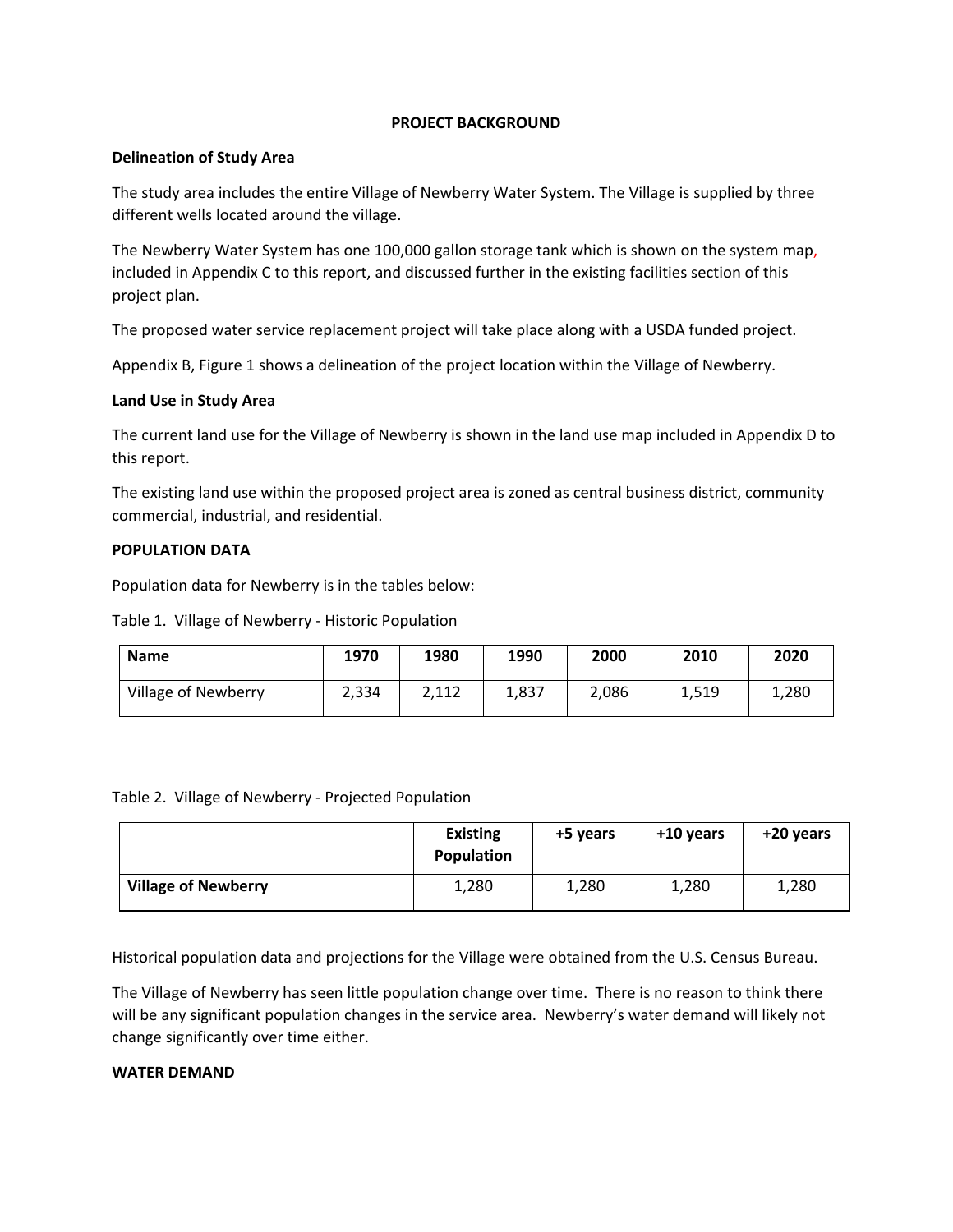The Newberry system services one industrial user and a few large commercial users, but the system services mostly residential users. With little projected population growth there is no reason to believe that there will be an increase in water demand.

## **EXISTING FACILLITIES**

The Village's water system was originally constructed in 1913 with major upgrades around 2015.

*A. The condition of source facilities (e.g., wells, intakes, cribs, etc.).*

Water is supplied to Newberry by three wells. Well house #4 is located northeast of the Wisconsin Central railroad tracks in a concrete masonry well house. The well is operated by a 50 HP pump. The pump motor was replaced in 2004 leaving the well house in good working condition. Wells #6 and #7 are located southwest of the village and were installed in 2004. The wells are located outside of a well house with the controls inside. Both wells are operated by 75 HP motors and both wells are in excellent working condition. Wells #1, 2, 3, and 5 are no longer in use and are disconnected from the system.

*B. The method of water treatment, as well as the location and physical condition of facilities, including years in service of major components.*

Current Treatment Process

*C.* An evaluation of storage tank and pump station capacities, including the adequacy and reliability of pump stations in maintaining system integrity.

 The System has one 100,000 gallon elevated steel storage tank. The tank is located by the village offices and garage off of Harrie Street. The tank was constructed in 1937 and has undergone maintenance on the interior and exterior most recently in 2012. The tank is undersized. Newberry's average daily usage is 250,000 gallons and the system should be able to store equal to one day's use of water. There are no pump stations in use by the system.

*D.* The condition of service lines.

 Newberry has many old watermains that likely supply water to customers through galvanized or lead service lines. Galvanized services are not approved by EGLE and will have to be replaced where they are present. Some of the newer water services are copper or PVC, but the number of these services is unknown.

*E.* The type of conveyance system and the condition of any existing transmission and distribution mains.

The Newberry water system was originally constructed between 1913 and 1930 and most of the pipe installed was sand cast iron pipe with leaded joints. The system currently is comprised of 76,887 feet of watermain. A lot of this pipe has been upgraded since then, but some of it is still the original sandcast iron and some of it is undersized. There is a high presence of iron bacteria in these old mains that due to the sand cast pipes not having a cement lining. This makes the old, deteriorated watermain is susceptible to breaks, leaky joints, and provide an environment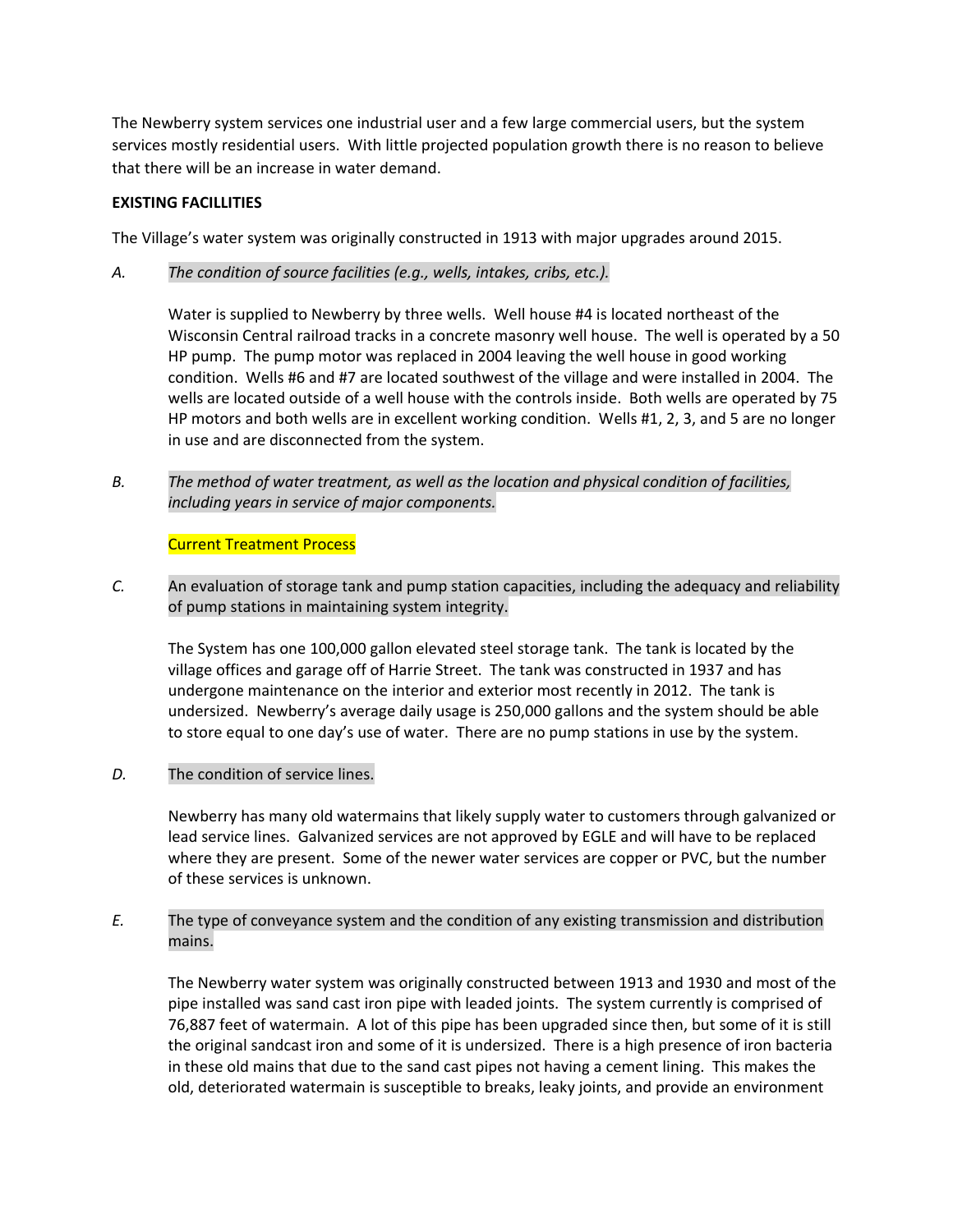for undesirable iron bacteria growth. The old main in the system experiences a large amount of leakage

*F.* The method of residuals handling and disposal, if applicable.

Not Applicable

## *G.* The Condition of Water Meters

The Village meters all users in the system and the meters are in working condition.

*H.* A discussion of operation and maintenance including any problems, as well as an evaluation of opportunities to maximize operation and maintenance to improve drinking water quality.

 The Newberry water system currently has a high presence of iron bacteria. This is caused by old sandcast iron pipe materials in the system and also inadequate flushing velocities. Also the system experiences a large amount of leakage. Replacing the existing distribution system with new ductile iron watermain would improve these issues by removing the old and undersized mains. This would reduce leakage, limit areas where iron bacteria can grow, and would include replacing inoperable gate valves and hydrants. Increasing the main size and replacing inoperable valves and hydrants would help the village adequately flush the main during maintenance of the system.

- *I. The design capacity of the waterworks system and existing uses of available capacity.* Design Capacity Issues
- *J.* Evaluation of the System's climate Resiliency

#### **Summary of Project Need**

The Village of Newberry likely has many water services that are made out of galvanized or lead materials and are not in compliance with EGLE and EPA standards. It will be efficient and cost effective to replace them along with upcoming watermain replacement projects.

#### **Compliance with the drinking water standards defined in the Administrative Rules for Act 399.**

- A. Any acute violations of a Maximum Contaminant Level or surface water treatment technique. None
- B. Any non-acute violations of a Maximum Contaminant Level or surface water treatment technique. None
- C. An evaluation of the existing treatment facility as conducted and/or reviewed by EGLE or other appropriate regulatory agency. The evaluation should compare the existing treatment facility to the requirements of Act 399. None
- D. A description of any waterborne disease outbreaks, their magnitude, and their apparent causes. None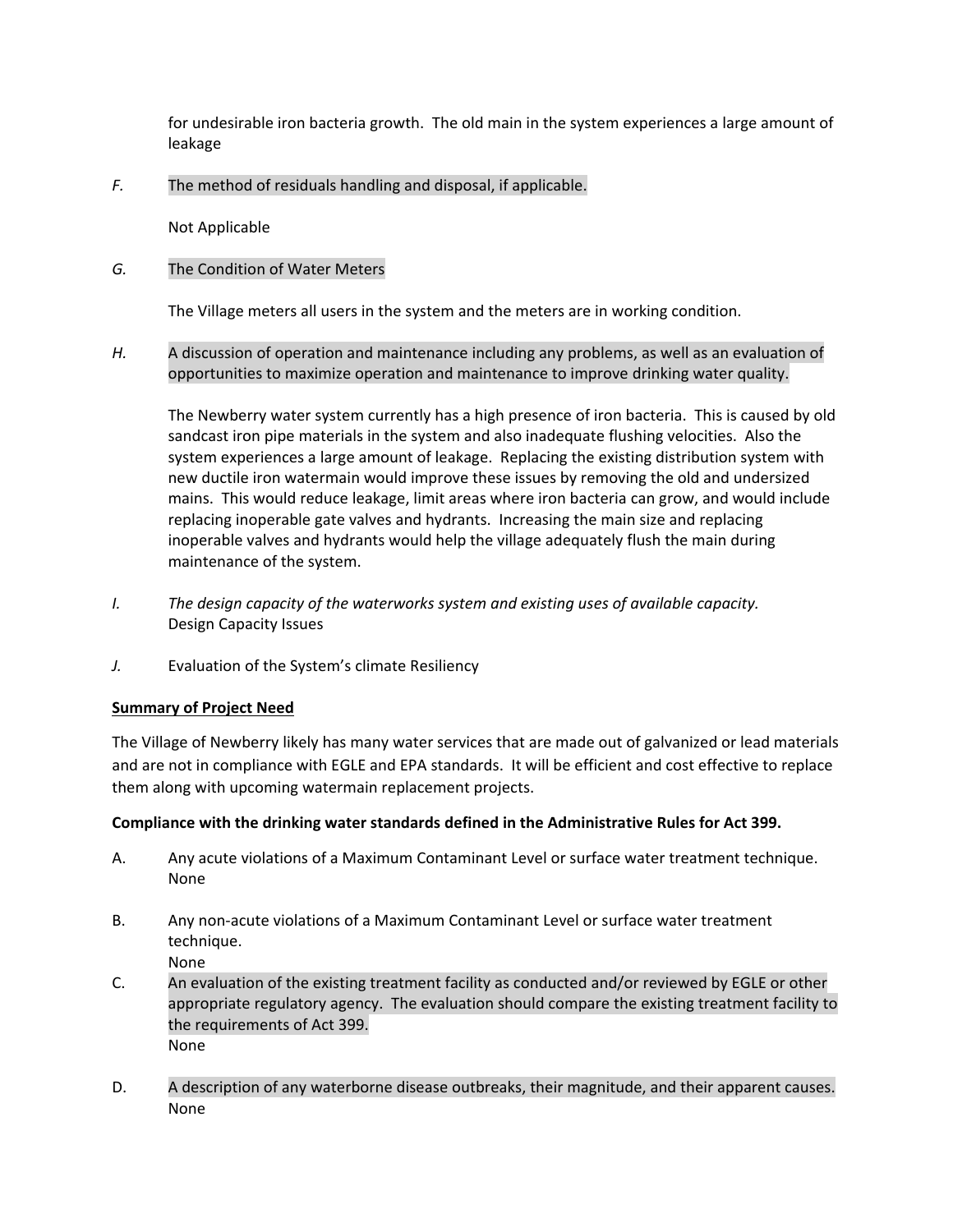E. A Reliability Study/ Master Plan which substantiates water supply needs and outlines deficiencies that warrant correction. Attached in Appendix A of this project plan is the Reliability Study/ Master Plan. Performed by Stantec in 2013.

## **Orders or Enforcement Actions**

Please provide a copy of any court or enforcement order against the water supplier, including written enforcement actions, such as a Notice of Violation, Consent Agreement, or Department Order to correct deficiencies and achieve compliance with Act 399.

No official documentation from the EGLE in regards to these items.

### **Drinking Water Quality Problems**

A. Drinking water quality problems being experienced by the water supplier should be identified. The aesthetic quality of the drinking water supply should also be discussed.

The system has high amounts of iron bacteria in areas where there are old, sandcast iron watermains. The water system also contains many galvanized or lead water services that are not approved for use by EGLE.

B. Where the community is proposing to provide new service to areas currently served by individual wells, the project plan must document the nature, number and location of wells that are malfunctioning based on the DEQ, and/or local health department records, and/or sanitary surveys. The site characteristics (e.g., groundwater levels, soil permeability, geology) contributing to the problems must be documented. The system failures and limiting site characteristics must be plotted on a map along with existing habitation.

No proposed expansion of water main into new areas to serve customers that currently operate private wells.

C. Where surface water or groundwater contamination is of concern, point and nonpoint sources of pollution should be examined. For groundwater contamination, aquifer condition and type should be identified. Where surface water contamination is of concern, describe and evaluate the impact of these problems on the quality of drinking water.

#### **PROJECTED NEED FOR THE NEXT 20 YEARS**

The proposed project, in conjunction with the USDA RD Water Improvements Project, will address a significant portion of the projected 20-year capital improvements. Work associated with the lead/copper rules requirements will be added to the Capital Improvements Plan once the Final DSMI Report is completed and we have an accurate projection on the financial burden this will place on the water system.

## **EXPLORATORY WELL INVESTIGATIONS/WELL SITE SELECTION/TEST WELL DRILLING PROCEDURES**

Not Applicable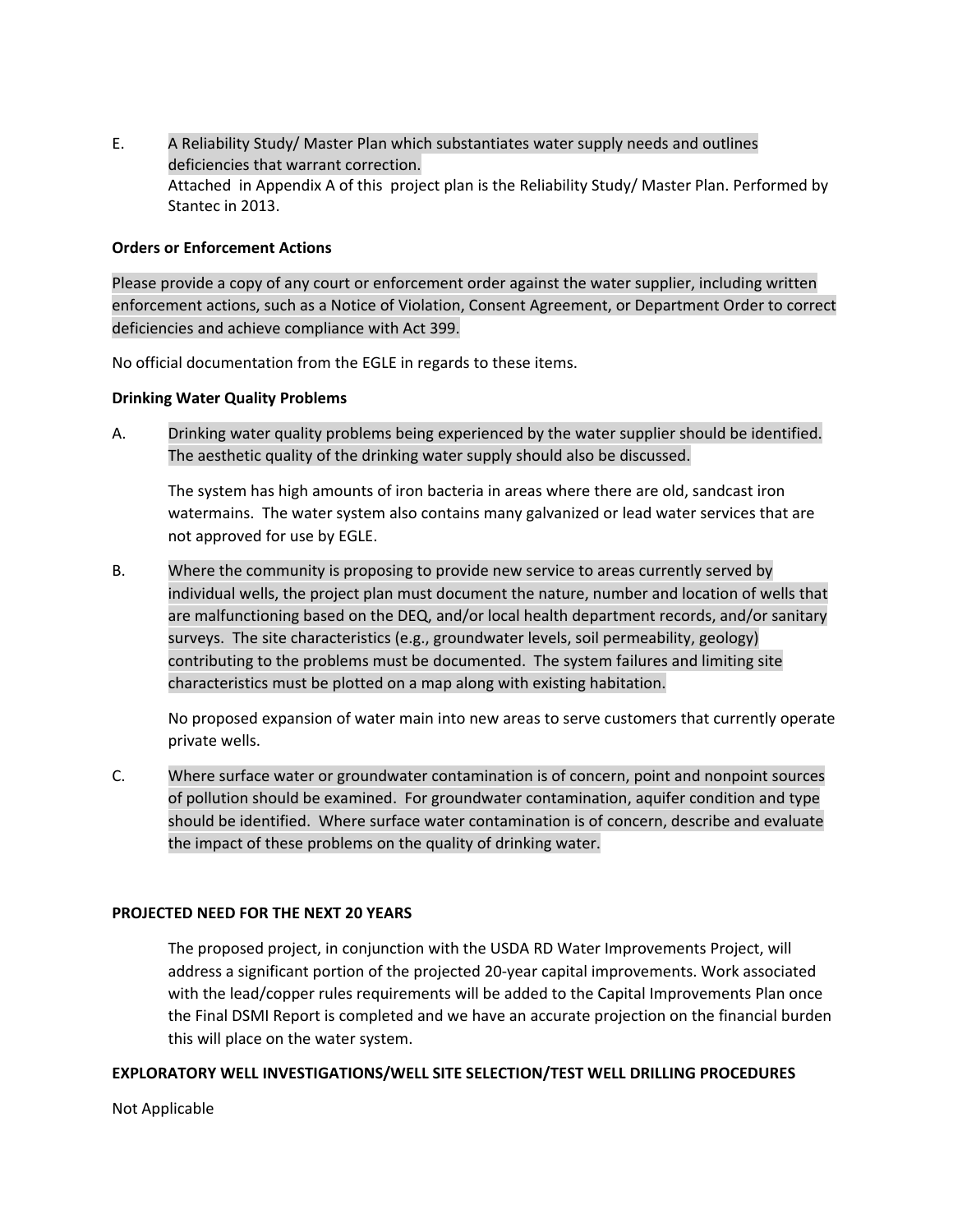## **ANALYSIS OF ALTERNATIVES**

## **Identification of Potential Alternatives**

#### **No-Action**

With a 'No-Action' alternative, the removal and replacement of deficient lead or galvanized water services will not occur along with proposed water projects and will have to be done at a later date after the project is completed and will lead to higher costs for the village including redoing surface restoration. No-Action is not an approved by EGLE regulatory requirements associated with the current Lead and Copper Rules.

### **Replacement of Old Deficient Service Lines**

This recommended proposed alternative, as outline in the project plan, includes the placement of new type K copper water services where lead or galvanized services are present.

### **Optimum Performance of Existing Facilities**

The optimal performance of the Village of Newberry water system would require upgrades outlined in the proposed project plan. By performing the upgrades outlined in this plan, the reliability and performance of the system will be increased. To continue to strive towards optimum performance of the system, the Village will continue to pursue funding options for all of the items outlined in the 20 year improvements plan.

#### **Regional Alternatives**

There are no nearby water systems to tie into, so there are no reginal alternatives.

## **ANALYSIS OF PRINCIPLE ALTERNATIVES**

The only alternative presented is the "No-Action" alternative which would cause the water services to be replaced at a later date to comply with EGLE and EPA standards. This would lead to higher restoration costs for the city.

The recommended option is the replacement of deficient service lines where they are discovered within the upcoming watermain replacement project areas.

The Engineer's Opinion of Cost is: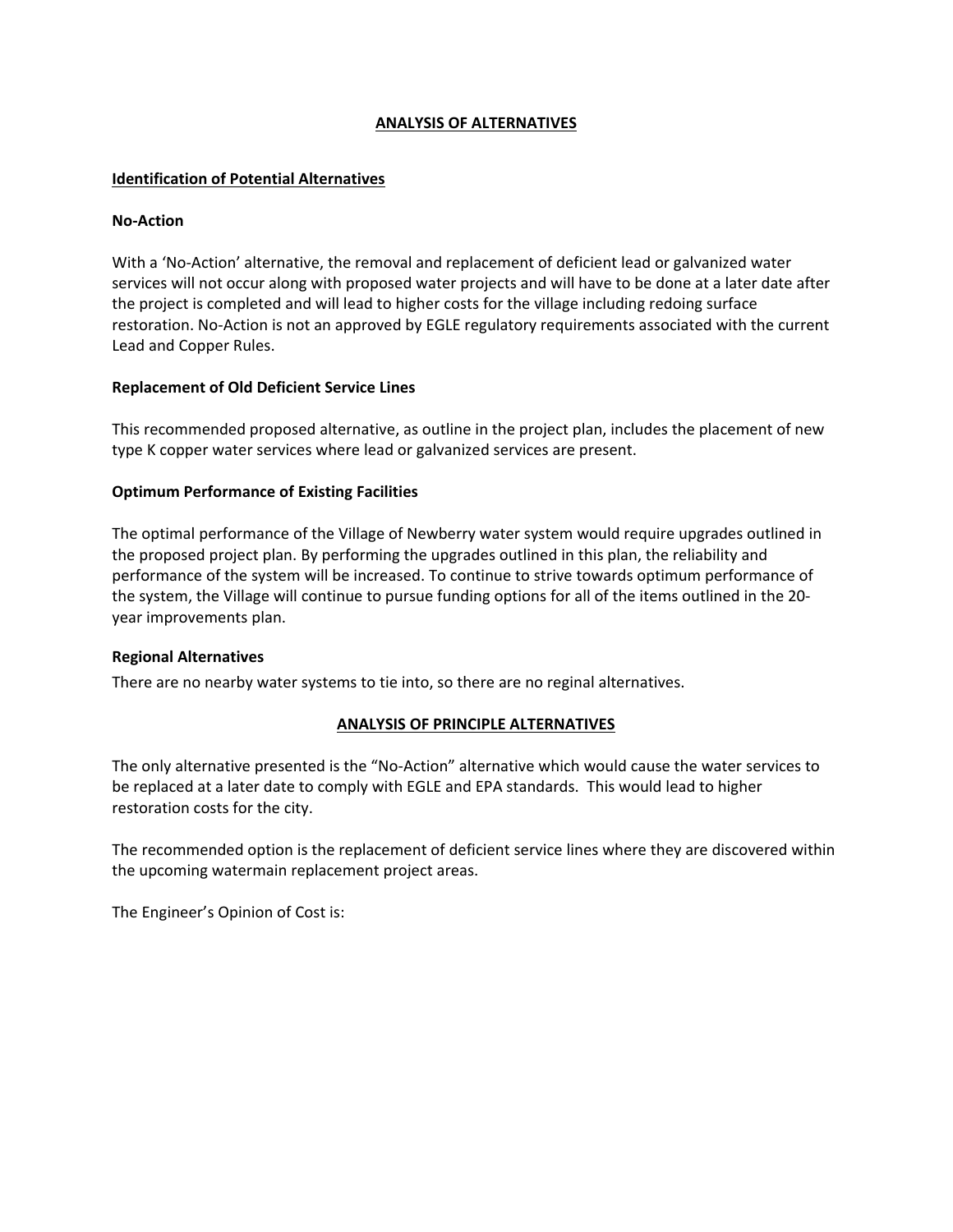| Item#          | Description                        | Units      | Quantity                       | Unit Price  | Total       |
|----------------|------------------------------------|------------|--------------------------------|-------------|-------------|
| W1             | Mobilization                       | LS         | 1                              | \$150,000   | \$150,000   |
| W <sub>2</sub> | Curb Stop                          | EA         | 350                            | \$300       | \$105,000   |
| W3             | Corp Stop                          | EA         | 350                            | \$300       | \$105,000   |
| W4             | 1" Water Service                   | LFT        | 17,500                         | \$60        | \$1,050,000 |
| W5             | <b>Connect to Ex Water Service</b> | EA         | 400                            | \$200       | \$80,000    |
| W6             | <b>HMA Restoration</b>             | <b>SYD</b> | 17,500                         | \$30        | \$525,000   |
| W7             | <b>Grass Restoration</b>           | <b>SYD</b> | 17,500                         | \$7         | \$122,500   |
| W8             | Misc                               | LS         | 1                              | \$100,000   | \$100,000   |
|                |                                    |            |                                |             |             |
|                |                                    |            | <b>Construction Subtotal</b>   |             | \$2,237,500 |
|                |                                    |            |                                |             |             |
|                |                                    |            | Engineering (15%) \$335,625.00 |             |             |
|                |                                    |            |                                | Admin       | \$102,135   |
|                |                                    |            |                                |             |             |
|                | Project Total Cost                 |            |                                | \$2,675,260 |             |

### **Cost Effective Analysis**

- A. Present Worth Proposed Option of Distribution Upgrades
	- i. No Action

Not Applicable – Required by Lead/Copper Rule Requirements to complete this portion of the project

- ii. Proposed Project Open Cut Installation of Ductile Iron Watermain If the RD Project proceeds, this project is mandatory.
- iii. Alternative Directional Bore Installation of HDPE Watermain Mobilization costs associated with directionally boring each individual service is cost prohibitive due to the open cut method taking place for the water main at the same time. This is not a cost-effective approach.
- B. Discount Rate

1.2%

C. Salvage Value

Not Applicable. There is no salvage value for buried water services in either option.

D. Escalation

Leakage could increase slightly over time for the deficient water services, but they will need to be replaced in the near future anyway to comply with EGLE and EPA standards.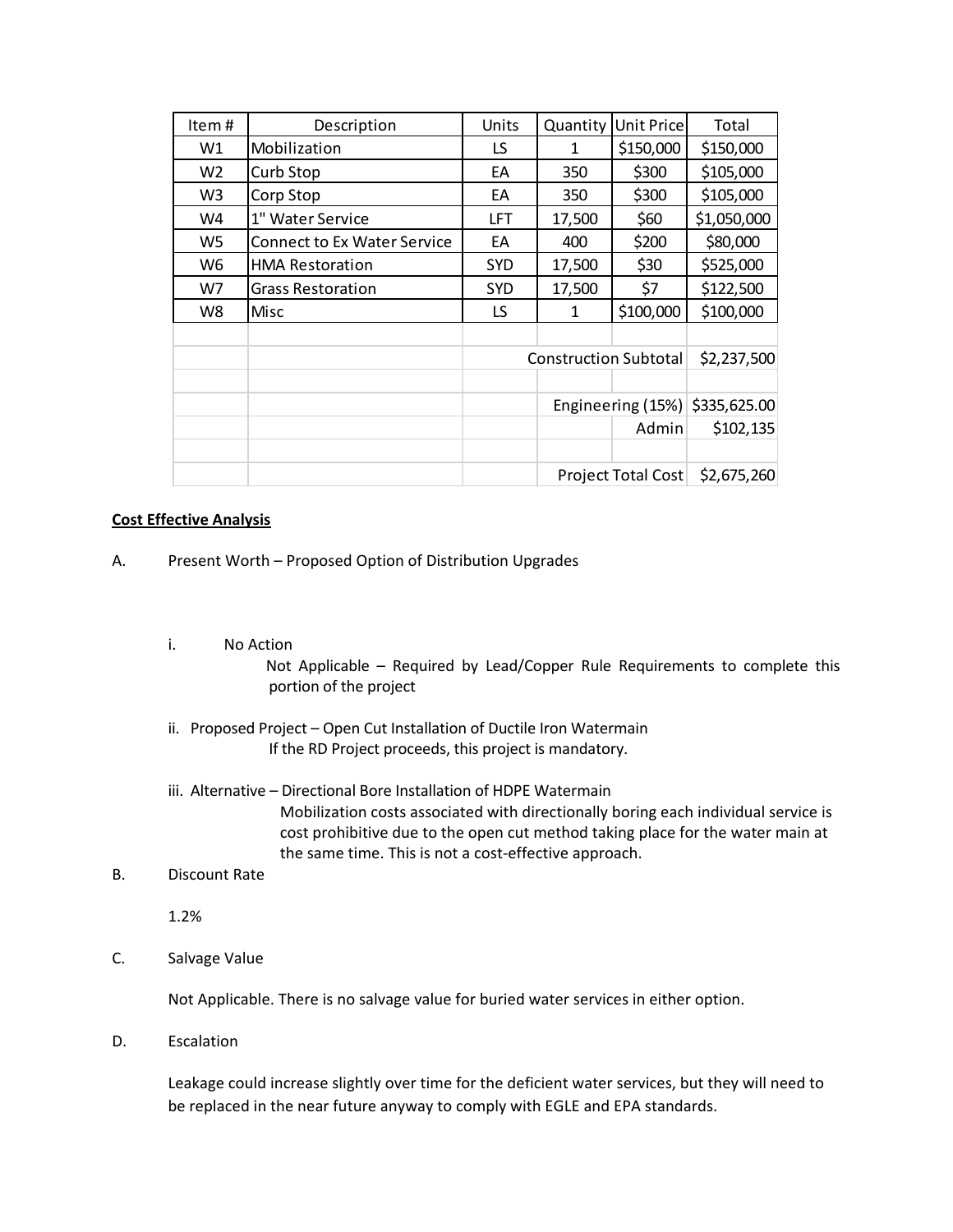### E. Interest During Construction

#### F. CMAR, PDB, or FPDB Delivery Method

#### **Environmental Evaluation**

### A. Cultural Resources

No anticipated cultural impacts since the project is removing and replacing/repairing existing infrastructure. If it appears that cultural resources are being impacted, work would be immediately ceased, and the State would be contacted.

#### B. The Natural Environment

The environmental impacts of the proposed project are limited due to the locations of the water service improvements. The project will be taking place just outside of Village right-of-way.

#### Climate

The Village of Newberry is located in the Eastern Upper Peninsula. It has a temperate climate with major influence from Lake Superior. Recent extreme winters have played a significant role in the overall impact that weather plays on water system infrastructure within the UP. The winter of 2013 was the worst winter in recent memory with frost depths reaching down to over 9 feet.

### Air Quality

N/A – no measurable impact by the proposed project

#### Coastal Zones

Final project to be reviewed by EGLE during the design phase of the project. Correspondence included in Attachment B.

#### Major Surface Waters

There are no major bodies of water in the village of Newberry.

#### Wild and Scenic Rivers

According to the "Clean Water State Revolving Fund Project Plan Preparation Guidance" and the Michigan DNR website, there are no wild and scenic rivers located within the project area. Review letter response included in Attachment B.

#### Floodplains

The proposed project will include no surface improvements beyond the removal and replacement of valve boxes and fire hydrants. Thus the project will have no impact on the floodplain.

#### Wetlands

The proposed project is not expected to impact any wetlands that are located within the vicinity of the proposed project.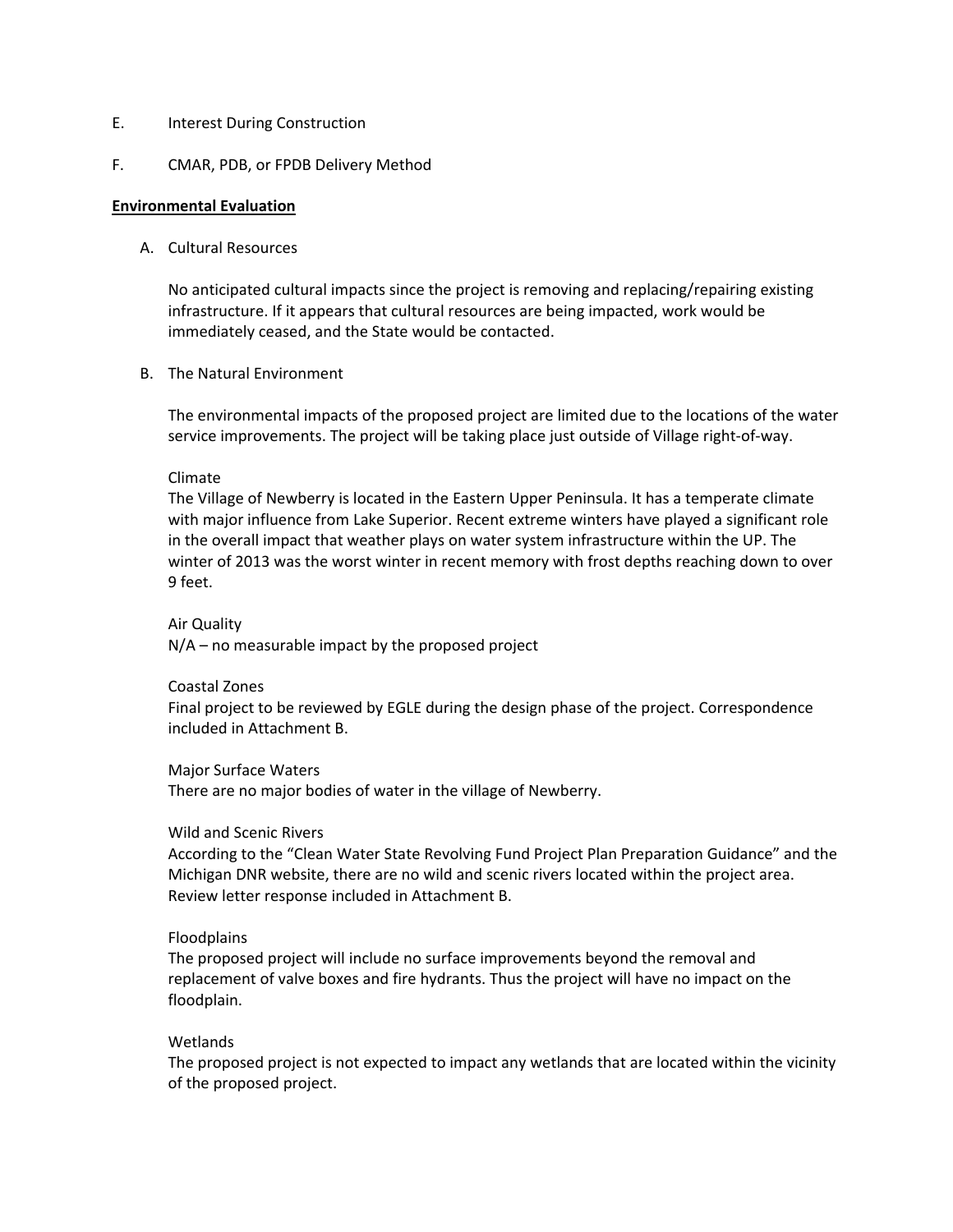Topography See Appendix B for study area topographic map.

Geology and Soils Geology and Soils maps included in Appendix B.

Protected Plans and Animals None

A permit would be submitted to the EGLE for review during the design phase of the project.

National Natural Landmarks None

Unique Features None

### **MITIGATION**

Minor mitigation is expected to handle construction related environmental issues.

### **Mitigation Short-Term Impacts**

Short-term impacts shall be addressed with all necessary construction permits. Soil Erosion and Sedimentation Control permit shall be required to be obtained by the contractor prior to construction. Minor inconveniences will exist for the residential population located within the project area. The contractor shall be required to accommodate local traffic to the best of their ability during the construction process.

#### **Mitigation Long-Term Impacts**

Long-term impacts from the proposed project include increased reliability and water quality to the project area. A Reduction in loss due to leakage will result in reduced water treatment and pumping costs.

#### **Implementability and Public Participation**

Public Participation into the selection of an alternative is a key aspect of the Drinking Water Revolving Fund Process. The two possible options, water main replacement and "No-Action" would be provided to the public for review during the public information meeting.

## **Technical and Other consideration**

Option 1 – Upgrades to the existing water services would take place along with the upcoming watermain replacement projects.

Option 2 – "No-Action"

This option would result in the water services being replaced at a later date.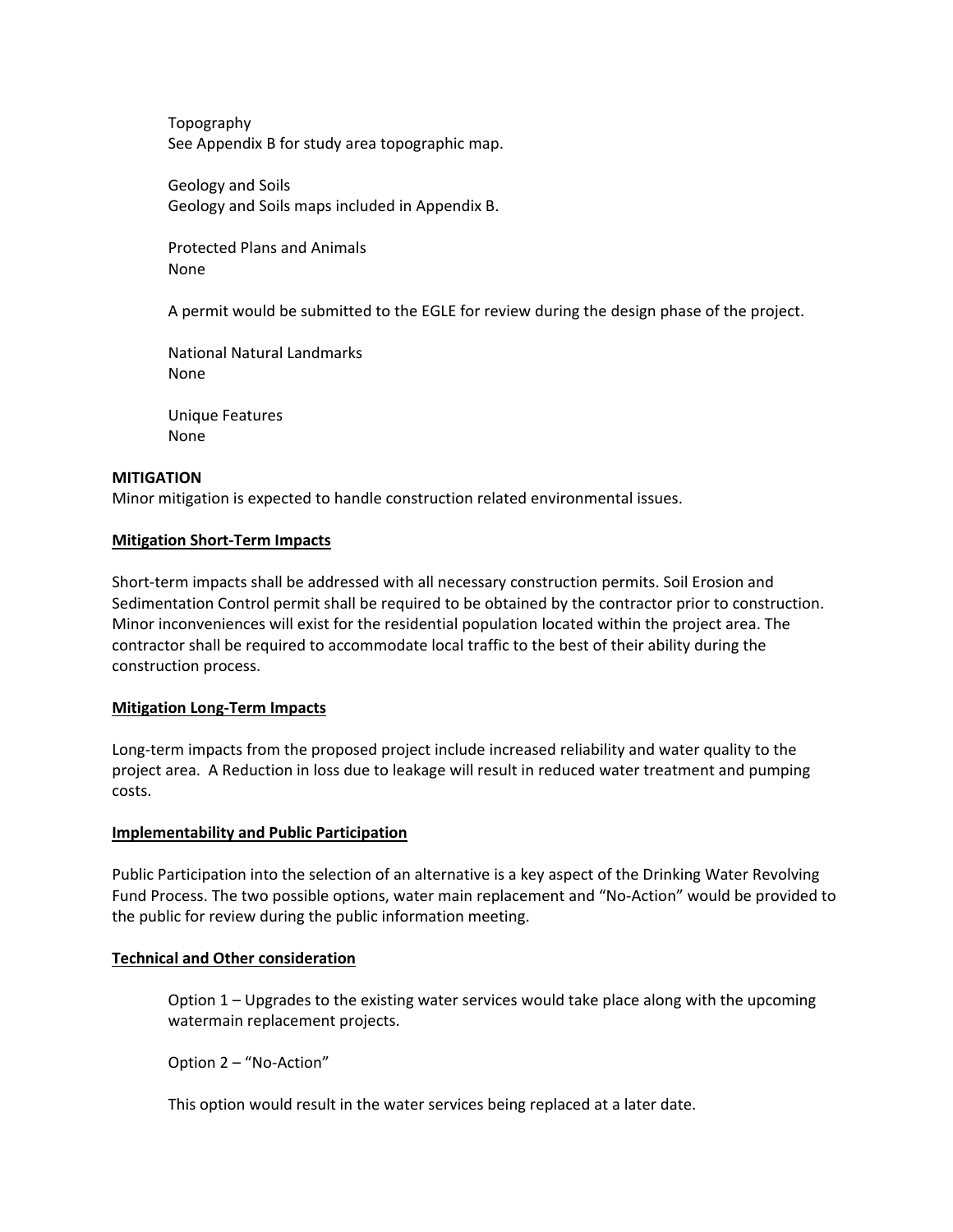## **Residuals**

A. Industrial/Commercial/Institutional

There is one industrial user and a few other large-scale users on the system.

B. Growth Capacity

Not Applicable

### **Contamination**

There are a few locations of known contamination. Along the downtown corridor there are four contamination sites near the northern end of town. There is also one closed, leaking underground storage tank in the western part of town.

#### **NEW/INCREASED WATER WITHDRAWLS**

No projected new water users or changes in water demand.

### **SELECTED ALTERNATIVE**

#### **Description**

The selected alternative is the project outlined in the project plan.

#### **Relevant Design Parameters**

- A. Major process features. Removal and replacement of lead and galvanized water services where they are discovered during upcoming water projects in the Village of Newberry.
- B. Unit processes and sizes as related to service area needs. Areas where upcoming water projects are proposed are shown in the project map.
- C. Schematic flow diagram. Not Applicable for a water service replacement project
- D. Design criteria (e.g., process loading, existing and projected design flows, and other aspects of the preliminary basis of design). Per 2014 10-States Standards and Michigan EGLE regulations.
- E. Residuals management such as haul routes, times, and frequencies.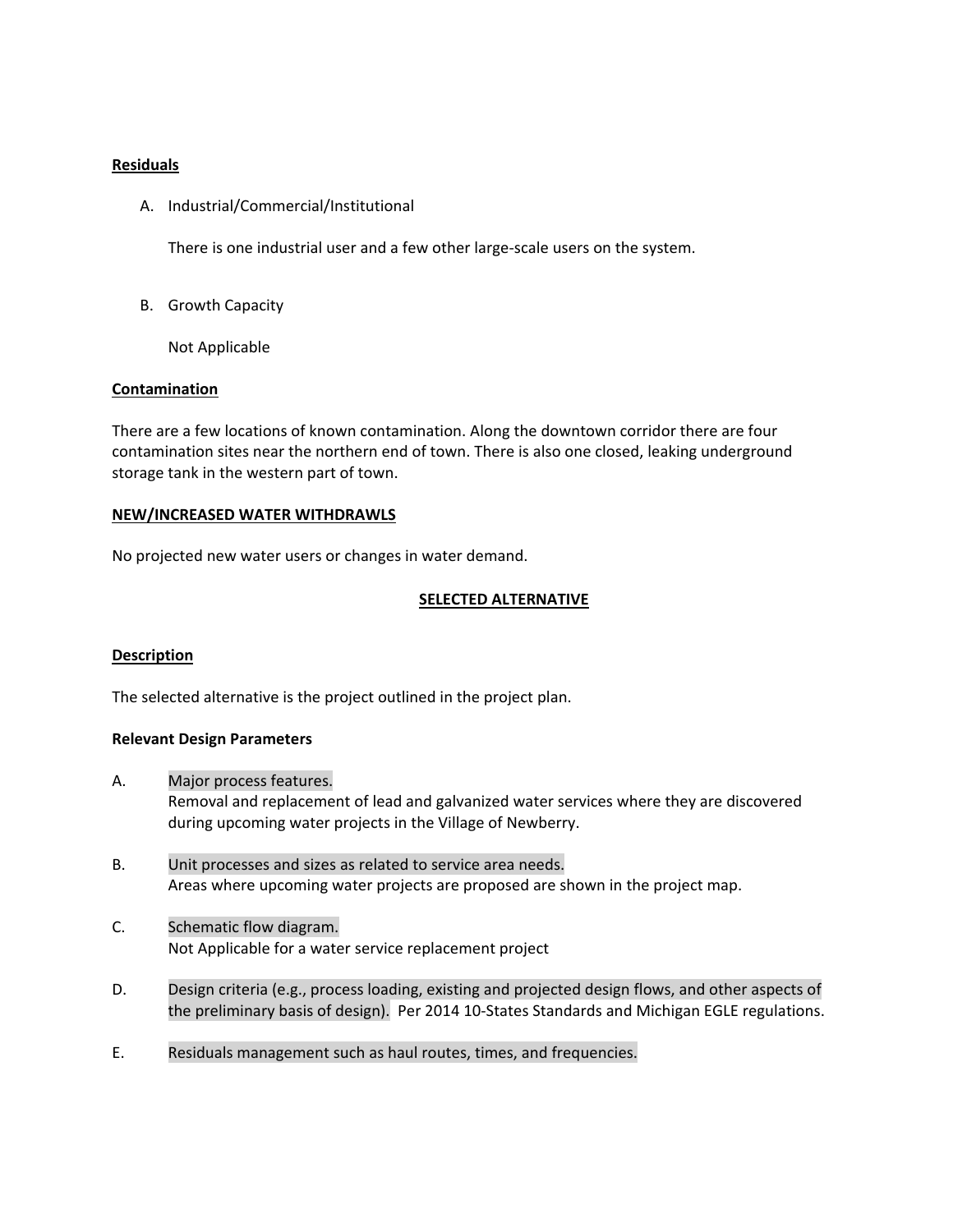Haul routes, construction means and methods are to be determined by the contractor. The engineer shall be responsible for oversight to ensure that they follow permit requirements issued by the Luce County Road Commission

- F. Wells and intakes. Not Applicable. No Improvements planned for wells or intakes
- G. Water distribution system. Provide details including pipe lengths and sizes, street names, and proposed routes. The route details are not expected to be known at a design level of specificity, but citizens should be able to read the description of the selected alternative and know if major construction is being considered for their street. See Attached Project Map, Appendix C.
- H. Pump station types and sizes, including provisions for standby power, telemetry, etc. Not Applicable. No Improvements Planned for Pump Stations
- I. Storage facilities. Not Applicable. No Improvements planned for storage facilities
- J. Schedule for design and construction.
	- July 1 2022: Submitted Project Plan
	- October 2022: Receive funding for water service replacements
	- October 2022: Begin design engineering process
	- January 2023: Part 1 of Application Submitted
	- February 2023: Part 2 of Application Submitted
	- March 2023: Bid Advertisement
	- April 2023: Bid Opening
	- June 2023: Loan Closing
	- October 2023: Construction complete, project close out

## **Hydrogeological Analysis**

## **Finalization of Well Design**

Not Applicable

## **Schedule for Design and Construction**

- July 1 2022: Submitted Project Plan
- October 2022: Receive funding for water service replacements
- October 2022: Begin design engineering process
- January 2023: Part 1 of Application Submitted
- February 2023: Part 2 of Application Submitted
- March 2023: Bid Advertisement
- April 2023: Bid Opening
- June 2023: Loan Closing
- October 2023: Construction complete, project close out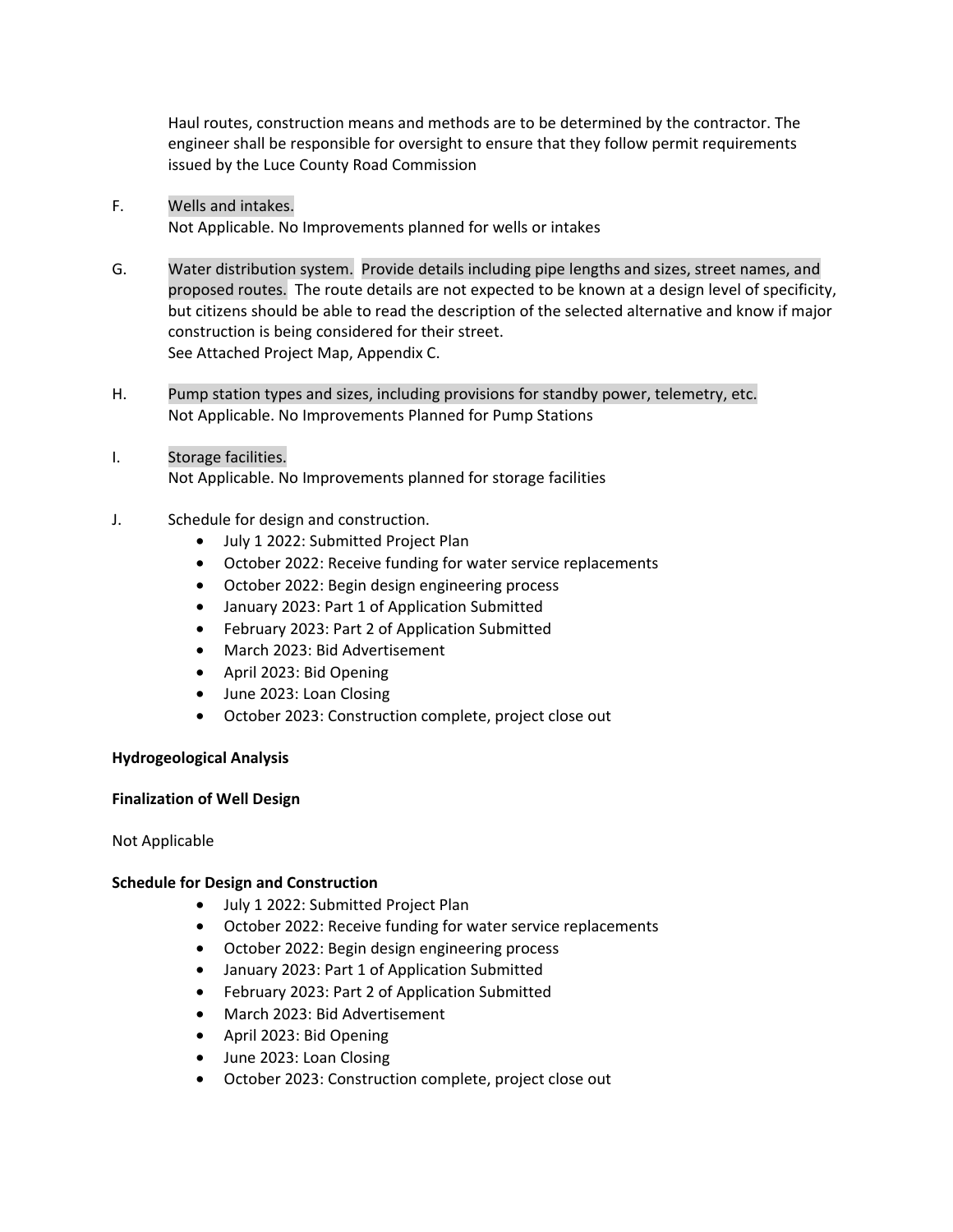## **Engineers Opinion of Cost**

| Item#          | Description                        | Units      | Quantity                       | Unit Price | Total       |
|----------------|------------------------------------|------------|--------------------------------|------------|-------------|
| W1             | Mobilization                       | LS         | 1                              | \$150,000  | \$150,000   |
| W <sub>2</sub> | Curb Stop                          | EA         | 350                            | \$300      | \$105,000   |
| W3             | Corp Stop                          | EA         | 350                            | \$300      | \$105,000   |
| W4             | 1" Water Service                   | LFT        | 17,500                         | \$60       | \$1,050,000 |
| W5             | <b>Connect to Ex Water Service</b> | EA         | 400                            | \$200      | \$80,000    |
| W6             | <b>HMA Restoration</b>             | <b>SYD</b> | 17,500                         | \$30       | \$525,000   |
| W7             | <b>Grass Restoration</b>           | <b>SYD</b> | 17,500                         | \$7        | \$122,500   |
| W8             | Misc                               | LS         | 1                              | \$100,000  | \$100,000   |
|                |                                    |            |                                |            |             |
|                |                                    |            | <b>Construction Subtotal</b>   |            | \$2,237,500 |
|                |                                    |            |                                |            |             |
|                |                                    |            | Engineering (15%) \$335,625.00 |            |             |
|                |                                    |            |                                | Admin      | \$102,135   |
|                |                                    |            |                                |            |             |
|                |                                    |            | Project Total Cost             |            | \$2,675,260 |

### **User Costs**

- *Engineers Opinion of Cost*  \$2,675,260
- *Estimated operation and maintenance costs, including replacement of equipment which may be necessary to ensure that the waterworks function properly throughout its useful life.*

See Appendix E for a summary of Water Budget Expenses including O & M costs. 2021 operation and maintenance costs were \$318,461.23

*• Other costs to be incurred by the system users.*  Existing Debt Service Interest Payments (2021 Budget)

Total Debt Service Interest for 2021 was \$367,565.78

- *An analysis of the impacts of the annual user costs for water supply on the system users.*  848 Users consuming a total of 1,192 Residential Equivalent Units. The proposed project impact is calculated using the 20 year, 2.5% DWRF interest rate and term. The annual payment costs associated with this loan amount to \$12.00 per REU per month.
- *A demonstration of the water supplier's ability to repay the incurred debt, including discussion on how the project costs will be financed.*  Debt Service fee shall be increased to pay for the new debt incurred by the proposed project. The debt service fee will increase by \$12.00 per REU per month.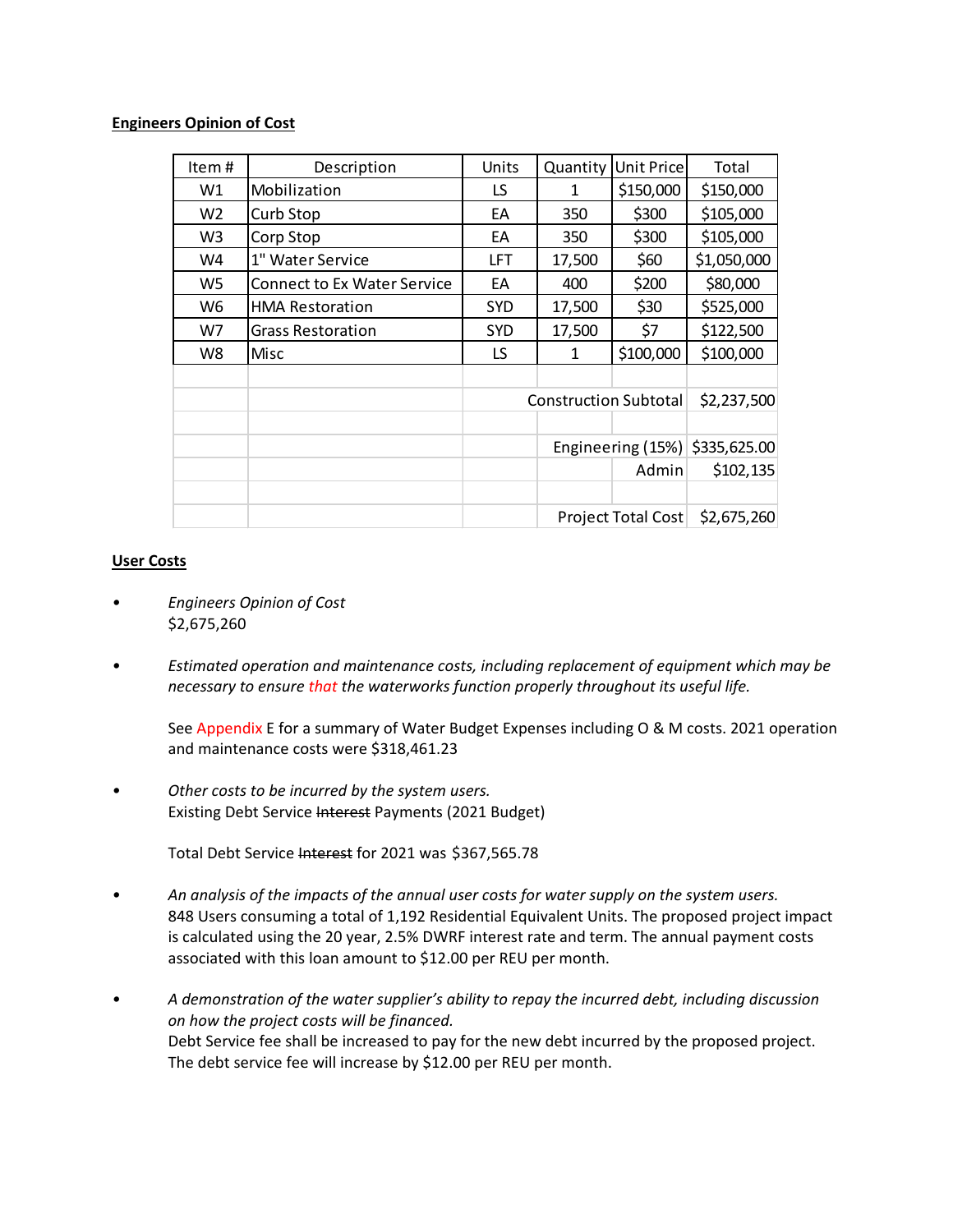#### **Disadvantaged Community**

See Attachment A Disadvantaged Community Worksheet.

#### **Ability to Implemented Selected Alternative**

The Village of Newberry is the sole municipality involved in the proposed project plan. A Support Resolution will be adopted by the Board to accept the project. Resolution to be included in Attachment.

#### **Environmental Evaluation**

A. Cultural Resources

No anticipated cultural impacts since the project is removing and replacing/repairing existing infrastructure. If it appears that cultural resources are being impacted, work would be immediately ceased, and the State would be contacted.

## B. The Natural Environment

The environmental impacts of the proposed project are limited due to the locations of the lift station improvements. The project will be taking place within Township right-of-way.

#### Climate

The Village of Newberry is located in the Eastern Upper Peninsula. It experiences a temperate climate with major influence from Lake Superior. Recent extreme winters have played a significant role in the overall impact that weather plays on water system infrastructure within the UP.

#### Air Quality

N/A – no measurable impact by the proposed project

#### Coastal Zones

Final project to be reviewed by EGLE during the design phase of the project. Correspondence included in Attachment B.

Major Surface Waters No major waters nearby.

#### Wild and Scenic Rivers

According to the "Clean Water State Revolving Fund Project Plan Preparation Guidance" and the Michigan DNR website, there are no wild and scenic rivers located within the project area. Review letter response included in Attachment B.

#### Floodplains

The proposed project will include no surface improvements beyond the removal and replacement of sanitary manholes. Thus the project will have no impact on the floodplain.

#### **Wetlands**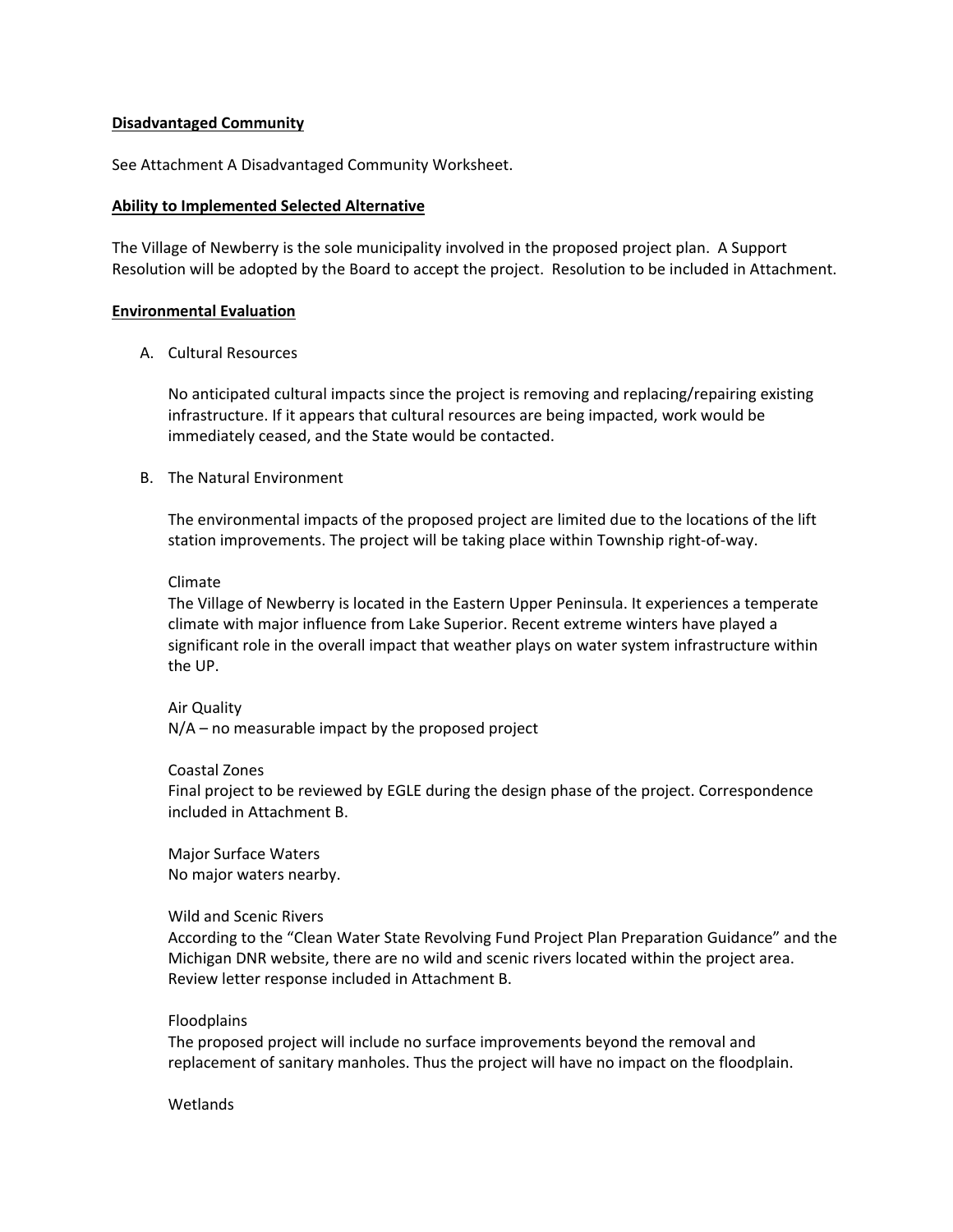The proposed project is not expected to impact any wetlands that are located within the vicinity of the proposed project. However, a letter was sent by UPEA to the EGLE for review and approval of the proposed project without any need for a wetland permit. An onsite review will need to take place between UPEA and the EGLE concerning the project locations to determine no impact to the adjacent wetlands, as outline in the EGLE response. Response letter included in Attachment B.

Topography See Appendix B for study area topographic map.

Geology and Soils Geology and Soils maps included in Appendix B.

Protected Plans and Animals None

A permit would be submitted to the EGLE for review during the design phase of the project.

National Natural Landmarks None

Unique Features None

#### **Agricultural Land**

No Agricultural land is present in the Village of Newberry.

#### **Social/Economic Impact**

Not Applicable

#### **Construction/Operational Impact**

The contractor will be responsible to accommodate the needs of the residence within the project area during construction. Once the upgrades are completed, the Township will be able to operate its system with a higher level of reliability.

#### **Indirect Impacts**

- A. Changes in the rate, density, or type of development, including residential, commercial, industrial, and the associated transportation changes. There are no anticipated changes to the rate, density, or type of development as this project will only address existing service lines.
- B. Changes in land use (e.g., open space, floodplains, prime agricultural land, and coastal zones). None